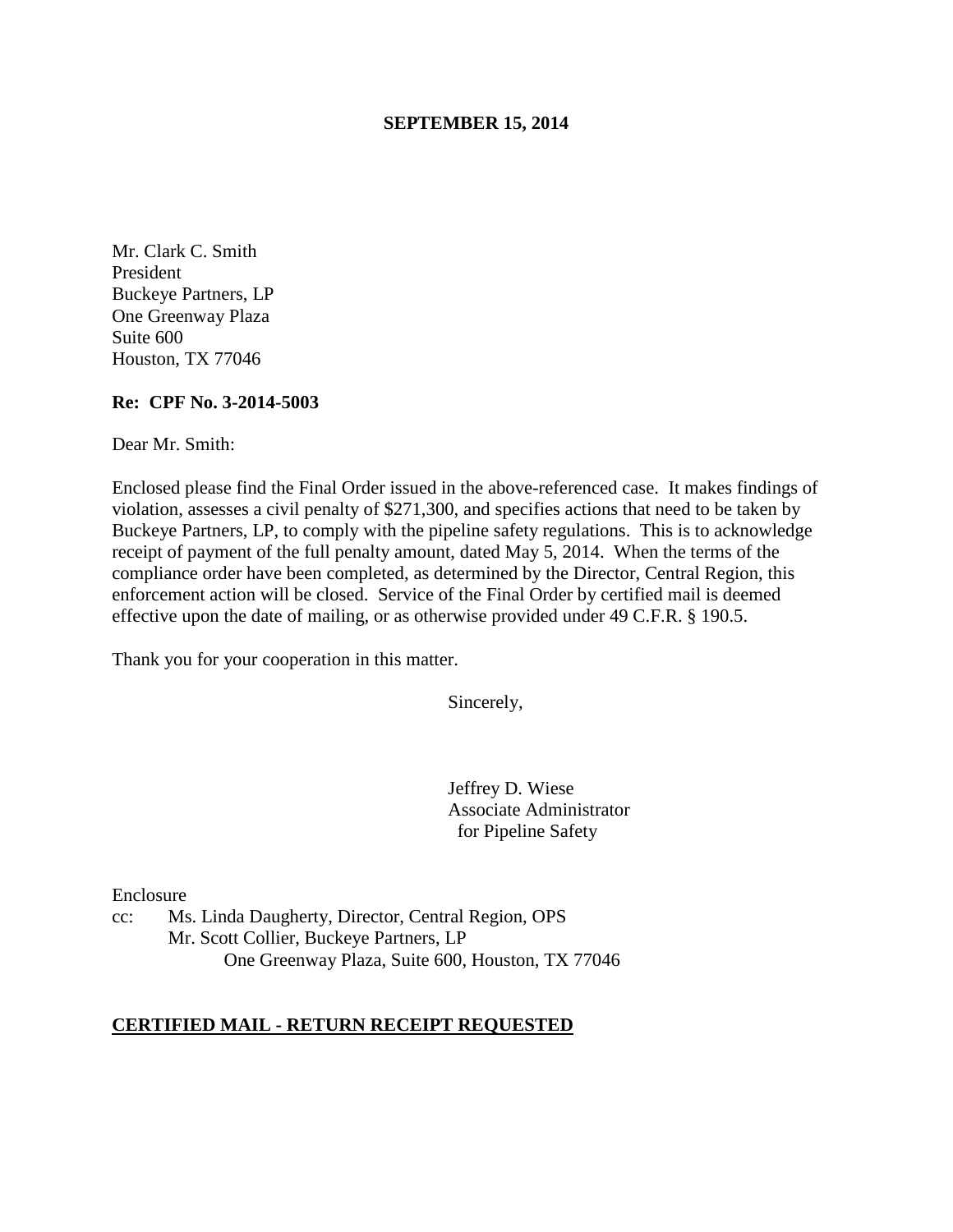## **U.S. DEPARTMENT OF TRANSPORTATION PIPELINE AND HAZARDOUS MATERIALS SAFETY ADMINISTRATION OFFICE OF PIPELINE SAFETY WASHINGTON, D.C. 20590**

**In the Matter of )** 

**Buckeye Partners, LP,**  (2014-5003)

**\_\_\_\_\_\_\_\_\_\_\_\_\_\_\_\_\_\_\_\_\_\_\_\_\_\_\_\_\_\_\_\_\_\_\_\_ )** 

 **)** 

 **)** 

**\_\_\_\_\_\_\_\_\_\_\_\_\_\_\_\_\_\_\_\_\_\_\_\_\_\_\_\_\_\_\_\_\_\_\_\_)** 

**Respondent. )** 

 $\overline{a}$ 

# **FINAL ORDER**

Pursuant to 49 U.S.C. § 60117, a representative of the Pipeline and Hazardous Materials Safety Administration (PHMSA), Office of Pipeline Safety (OPS), conducted an investigation of an accident involving the pipeline system operated by Buckeye Partners, LP (Buckeye or Respondent), at Findlay Junction in Ohio. Buckeye owns and operates approximately 6,000 miles of hazardous liquid pipelines in the Northeast and Upper Midwest regions.<sup>1</sup>

The investigation arose out of Buckeye discovering a gasoline leak on Line 413 at the company's Findlay Junction facility near Findlay, Ohio on May 17, 2011(Accident). As a result of the investigation, the Director, Central Region, OPS (Director), issued to Respondent, by letter dated March 28, 2014, a Notice of Probable Violation, Proposed Civil Penalty, and Proposed Compliance Order (Notice). In accordance with 49 C.F.R. § 190.207, the Notice proposed finding that Buckeye had committed various violations of 49 C.F.R. Part 195 and assessing a civil penalty of \$271,300 for the alleged violations. The Notice also proposed ordering Respondent to take certain measures to correct the alleged violations.

Buckeye responded to the Notice by letter dated May 5, 2014 (Response). The company did not contest the allegations of violation and paid the proposed civil penalty of \$271,300, as provided in 49 C.F.R. § 190.227. Payment of the penalty serves to close the case with prejudice to Respondent, or to those Items for which a penalty was proposed.

# **FINDINGS OF VIOLATION**

In its Response, Buckeye did not contest the allegations in the Notice that it violated 49 C.F.R. Part 195, as follows:

http://www.buckeye.com/BusinessOperations/PipelineTransportationOperations/tabid/584/Default.aspx (last accessed August 19, 2014).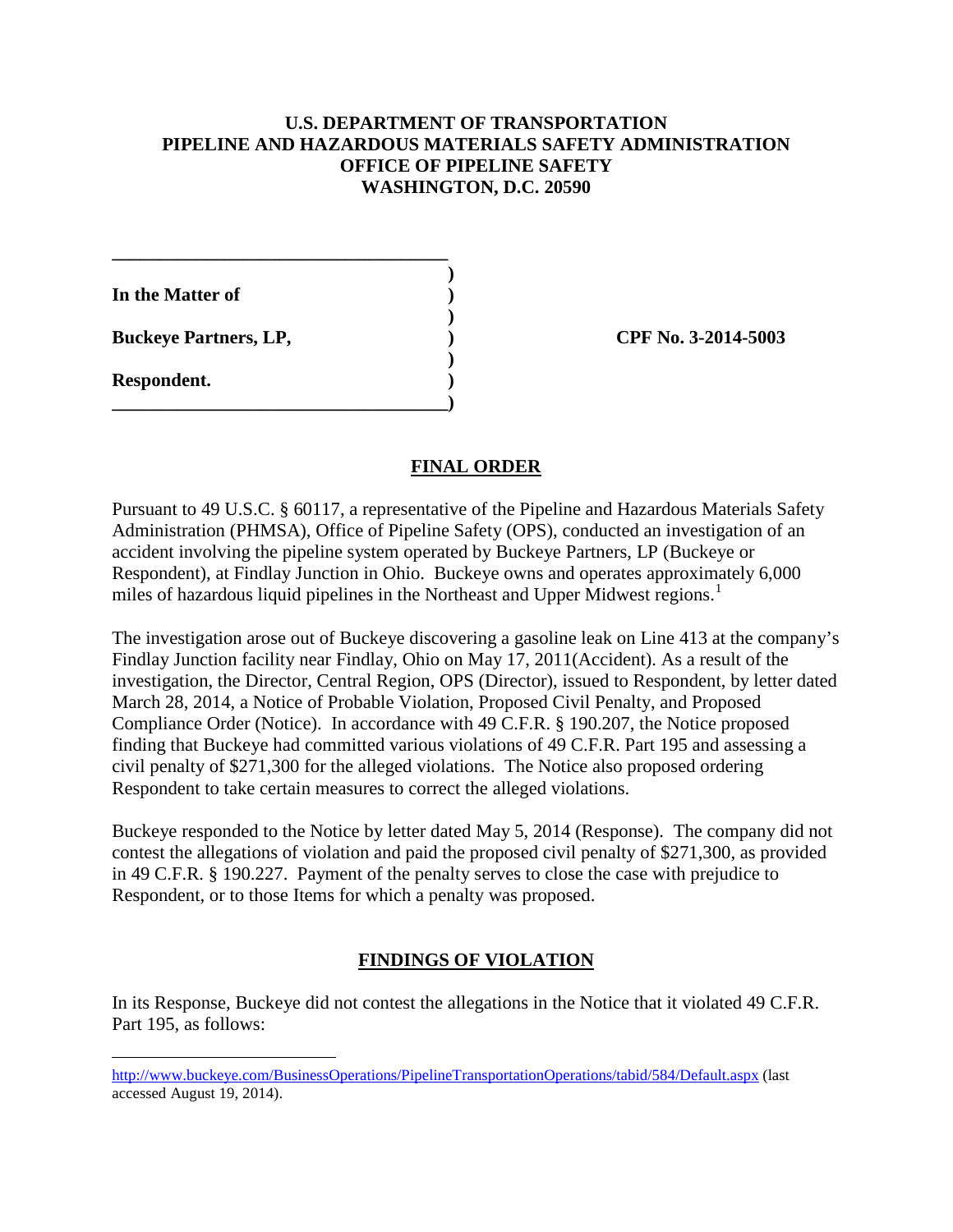**Item 1:** The Notice alleged that Respondent violated 49 C.F.R. § 195.581(a), which states:

## **§ 195.581 Which pipelines must I protect against atmospheric corrosion and what coating material may I use?**

(a) You must clean and coat each pipeline or portion of pipeline that is exposed to the atmosphere, except pipelines under paragraph (c) of this section.

The Notice alleged that Respondent violated 49 C.F.R. § 195.581(a) by failing to clean and coat each pipeline or portion of pipeline that is exposed to the atmosphere. Specifically, the Notice alleged that Buckeye did not clean and coat a two-inch diameter steel riser pipe, which was connected to a buried twelve-inch pipe through an isolation valve, to protect against corrosion. The pipe was installed in 1997. According to a metallurgical analysis conducted after the Accident, the leak was caused by external pitting corrosion on the exterior of the two-inch uncoated pipe. In addition to the leaking corroded area, the metallurgical analysis documented many relatively large and deep pits on the riser, with the deepest pits being 71% of the nominal wall thickness. The two-inch riser pipe was installed in a vault that was exposed to the atmosphere with a soil-to-air interface present; therefore, the exceptions in § 195.581(c) do not apply.

Respondent did not contest this allegation of violation. Accordingly, based upon a review of all of the evidence, I find that Respondent violated 49 C.F.R. § 195.581(a) by failing to clean and coat each pipeline or portion of pipeline that is exposed to the atmosphere.

**Item 2:** The Notice alleged that Respondent violated 49 C.F.R. § 195.583(b), which states:

# **§ 195.583 What must I do to monitor atmospheric corrosion control?**

(a) …

 (b) During inspections you must give particular attention to pipe at soil-to-air interfaces, under thermal insulation, under disbonded coatings, at pipe supports, in splash zones, at deck penetrations, and in spans over water.

The Notice alleged that Respondent violated 49 C.F.R. § 195.581(b) by failing to properly monitor atmospheric corrosion control by giving particular attention to pipe at soil-to-air interfaces during inspections. Specifically, the Notice alleged that on August 4, 2010, Buckeye did not perform an adequate inspection of riser pipes exposed to the atmosphere in five vaults at the Findlay Junction facility. One of the riser pipes had a corrosion failure that resulted in the Accident. The August 4, 2010 inspection record indicated the "air-ground interface coating in good condition" and "no rust visible." However, during the onsite failure investigation, less than a year later, PHMSA observed that none of the riser pipes in the five vaults at the Findlay Junction facility were coated and rust was visually present. According to the Notice, the metallurgical report of the failed riser pipe documented areas of thick corrosion deposits, deep pits, and no coating or paint present.

Respondent did not contest this allegation of violation. Accordingly, based upon a review of all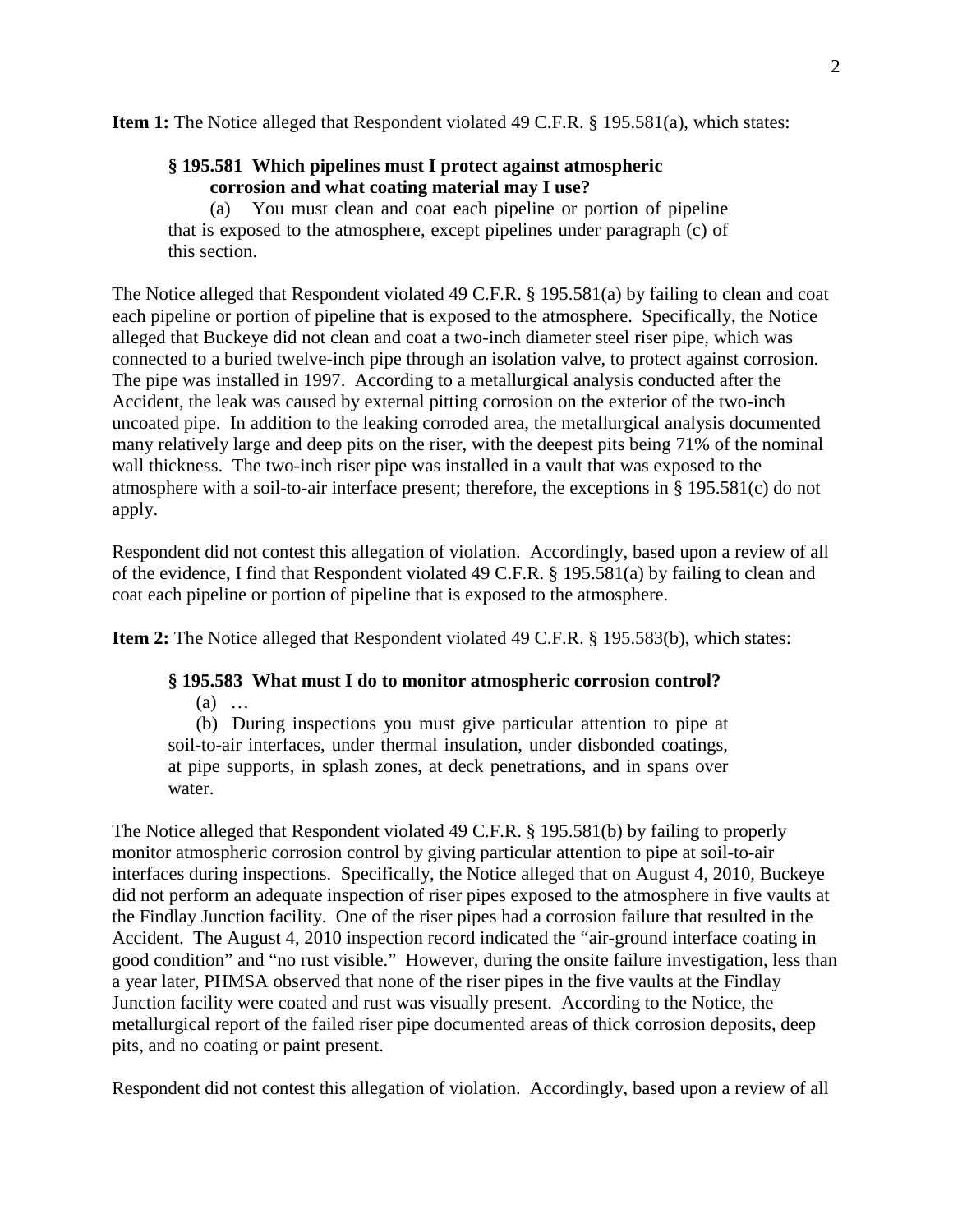of the evidence, I find that Respondent violated 49 C.F.R. § 195.581(b) by failing to properly monitor atmospheric corrosion control by giving particular attention to pipe at soil-to-air interfaces during inspections.

**Item 3:** The Notice alleged that Respondent violated 49 C.F.R. § 195.505(d), which states:

### **§ 195.505 Qualification program**

 Each operator shall have and follow a written qualification program. The program shall include provisions to:

(a) …

 (d) Evaluate an individual if the operator has reason to believe that the individual's performance of a covered task contributed to an accident as defined in Part 195; . . . .

The Notice alleged that Respondent violated 49 C.F.R. § 195.505(d) by failing to properly evaluate an individual who the company had reason to believe contributed to an accident through the performance of a covered task. Specifically, the Notice alleged that after the discovery of a leak caused by corrosion at the Findlay Junction facility, Buckeye failed to evaluate in a timely manner a single employee regarding performance of Task 001019, "Inspect Normally Exposed Pipe." On June 27, 2012, Buckeye completed its own accident investigation and concluded that an inadequate inspection of the covered task on August 4, 2010, was a causal factor in the pipe failure. As of June 24, 2013, the company had still failed to complete an evaluation of this employee.

Respondent did not contest this allegation of violation. Accordingly, based upon a review of all of the evidence, I find that Respondent violated 49 C.F.R. § 195.505(d) by failing to properly evaluate an individual who the company had reason to believe contributed to an accident through the performance of a covered task.

These findings of violation will be considered prior offenses in any subsequent enforcement action taken against Respondent.

### **ASSESSMENT OF PENALTY**

Under 49 U.S.C. § 60122, Respondent is subject to an administrative civil penalty not to exceed \$100,000 per violation for each day of the violation, up to a maximum of \$1,000,000 for any related series of violations. In determining the amount of a civil penalty under 49 U.S.C. § 60122 and 49 C.F.R. § 190.225, I must consider the following criteria: the nature, circumstances, and gravity of the violation, including adverse impact on the environment; the degree of Respondent's culpability; the history of Respondent's prior offenses; the Respondent's ability to pay the penalty and any effect that the penalty may have on its ability to continue doing business; and the good faith of Respondent in attempting to comply with the pipeline safety regulations. In addition, I may consider the economic benefit gained from the violation without any reduction because of subsequent damages, and such other matters as justice may require. The Notice proposed a total civil penalty of \$271,300 for the violations cited above.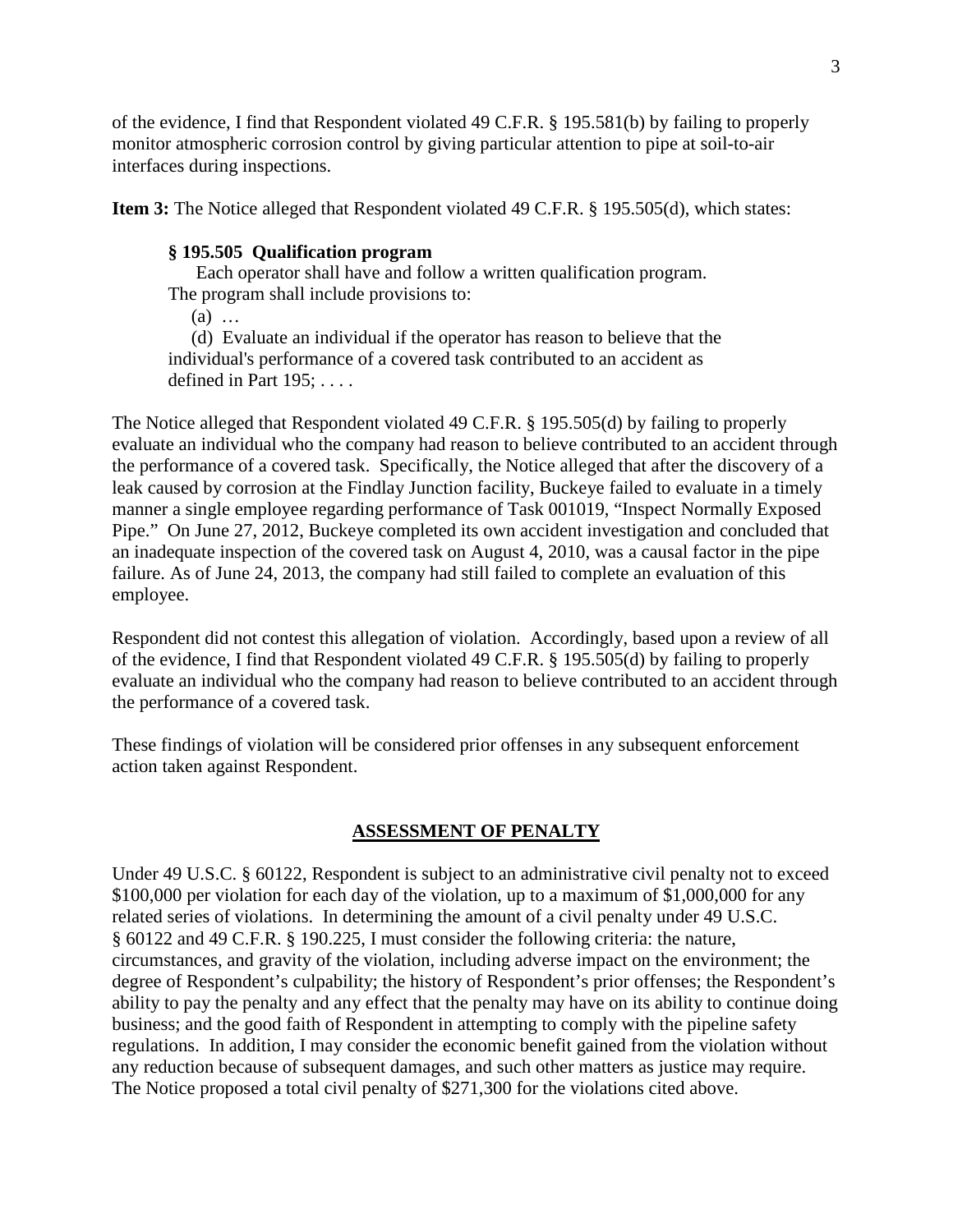**Item 1:** The Notice proposed a civil penalty of \$123,800 for Respondent's violation of 49 C.F.R. § 195.581(a), for failing to clean and coat each pipeline or portion of pipeline that is exposed to the atmosphere. Buckeye neither contested the allegation nor presented any evidence or argument justifying a reduction in the proposed penalty. Accordingly, having reviewed the record and considered the assessment criteria, I assess Respondent a civil penalty of \$123,800 for violation of 49 C.F.R. § 195.581(a).

**Item 2:** The Notice proposed a civil penalty of \$100,000 for Respondent's violation of 49 C.F.R. § 195.583(b), for failing to properly monitor atmospheric corrosion control by giving particular attention to pipe at soil-to-air interfaces during inspections. Buckeye neither contested the allegation nor presented any evidence or argument justifying a reduction in the elimination of the proposed penalty. Accordingly, having reviewed the record and considered the assessment criteria, I assess Respondent a civil penalty of \$100,000 for violation of 49 C.F.R. § 195.583(b).

**Item 3:** The Notice proposed a civil penalty of \$47,500 for Respondent's violation of 49 C.F.R. § 195.505(d), for failing to properly evaluate an individual who the company had reason to believe contributed to an accident through the performance of a covered task. Buckeye neither contested the allegation nor presented any evidence or argument justifying a reduction in the proposed penalty. Accordingly, having reviewed the record and considered the assessment criteria, I assess Respondent a civil penalty of \$47,500 for violation of 49 C.F.R. § 195.505(d).

In summary, having reviewed the record and considered the assessment criteria for each of the Items cited above, I assess Respondent a total civil penalty of **\$271,300**. As noted above, Buckeye has paid the full penalty amount by wire transfer dated May 5, 2014.

# **COMPLIANCE ORDER**

The Notice proposed a compliance order with respect to Items 2 and 3 in the Notice for violations of 49 C.F.R. §§ 195.583(b) and 195.505(d), respectively. Under 49 U.S.C. § 60118(a), each person who engages in the transportation of hazardous liquids or who owns or operates a pipeline facility is required to comply with the applicable safety standards established under chapter 601. Pursuant to the authority of 49 U.S.C. § 60118(b) and 49 C.F.R. § 190.217, Respondent is ordered to take the following actions to ensure compliance with the pipeline safety regulations applicable to its operations:

> 1. With respect to the violation of § 195.583(b) (**Item 2**), Respondent must reinspect, within six months of the date of this Final Order, all facilities that were last inspected by employee number 4496, for atmospheric corrosion, using a different qualified individual who is knowledgeable about corrosion control. The operator must provide copies of the completed Triennial Visual Inspection forms or any form that is used to document these re-inspections, along with the associated individual's name and qualification information.

2. With respect to the violation of § 195.505(d) (**Item 3**), Respondent must re-